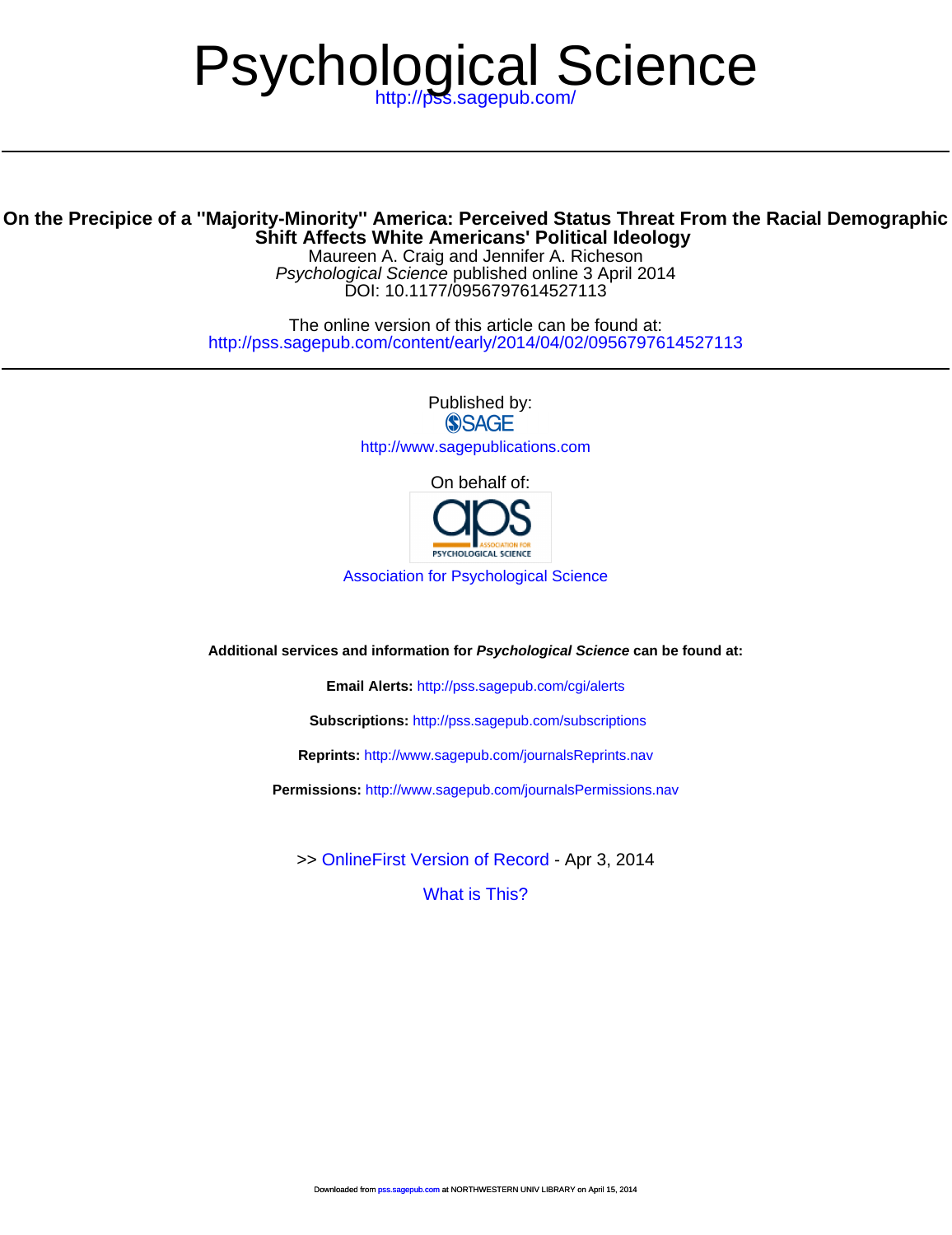The U.S. Census Bureau projects that racial minority groups will make up a majority of the U.S. national population in 2042, effectively creating a so-called majority-minority nation. In four experiments, we explored how salience of such racial demographic shifts affects White Americans' political-party leanings and expressed political ideology. Study 1 revealed that making California's majority-minority shift salient led politically unaffiliated White Americans to lean more toward the Republican Party and express greater political conservatism. Studies 2, 3a, and 3b revealed that making the changing national racial demographics salient led White Americans (regardless of political affiliation) to endorse conservative policy positions more strongly. Moreover, the results implicate group-status threat as the

Abstract

political conservatism, conservative shift, demographic changes

Maureen A. Craig and Jennifer A. Richeson

Department of Psychology and Institute for Policy Research, Northwestern University

Received 9/25/13; Revision accepted 2/10/14

The U.S. Census Bureau (2008) has projected that racial minority groups will make up a majority of the U.S. population in 2042. Although this so-called majority-minority shift has been cited as a source of impending trouble for the Republican Party (Shear, 2012), there is reason to believe that it may lead to *greater* endorsement of conservative political ideology, at least among White Americans. The present work examines this possibility. Specifically, in four experiments, we investigated whether presenting information about the increasingly diverse racial landscape influences White Americans' political ideology.

# Perceived Threat and Political Ideology

Theoretical work regarding the motivational foundations of conservatism posits that societal instability, uncertainty, and perceived threat are associated with greater

endorsement of conservative views (e.g., Jost, Glaser, Kruglanski, & Sulloway, 2003; Jost et al., 2007). Further, research has found evidence for a *conservative shift*—a shift in political opinions toward conservatism (and away from liberalism)—after individuals perceive or experience threatening events. Indeed, individuals endorse conservative policy positions and support conservative leaders to a greater extent after terrorist attacks (e.g., Bonanno & Jost, 2006; Nail & McGregor, 2009; Ullrich & Cohrs, 2007) or under conditions of mortality salience (Landau et al., 2004; Nail, McGregor, Drinkwater, Steele, & Thompson, 2009).

#### Corresponding Author:

Maureen A. Craig, Department of Psychology, Northwestern University, Swift Hall, 2029 Sheridan Rd., Evanston, IL 60208 E-mail: macraig@u.northwestern.edu

# **Psychological Science OnlineFirst, published on April 3, 2014 as doi:10.1177/0956797614527113**

# *Research Article*

# On the Precipice of a "Majority-Minority" America: Perceived Status Threat From the Racial Demographic Shift Affects White Americans' Political Ideology

Psychological Science 1–9 © The Author(s) 2014 Reprints and permissions: sagepub.com/journalsPermissions.nav DOI: 10.1177/0956797614527113 pss.sagepub.com

**SYCHOLOGICAL SCIENCE** 

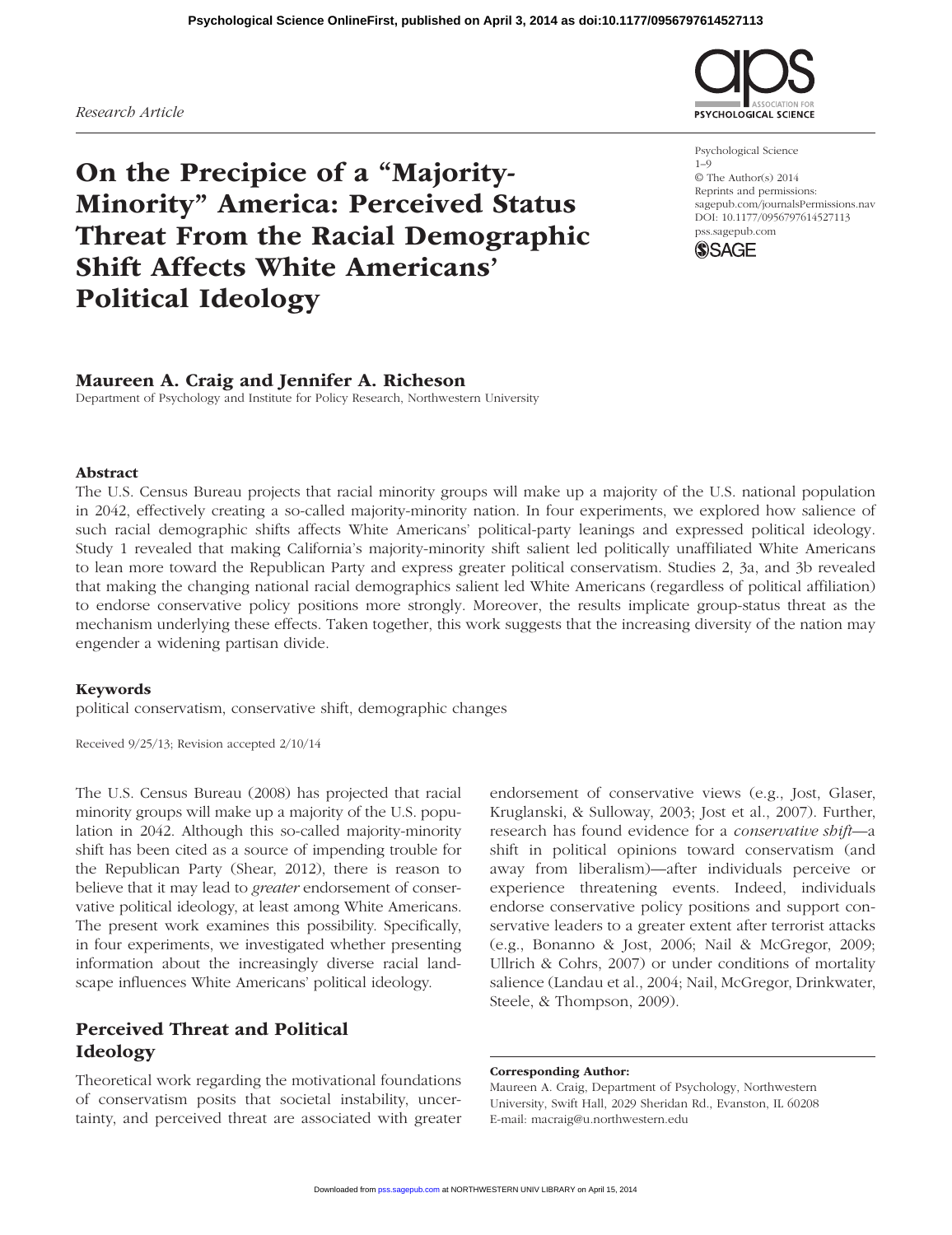It is less clear whether more social, rather than physical, threats engender conservative shift. Initial research examining reactions to majority-minority racial demographic shifts revealed that Whites considering a future White minority perceived the shift as a threat to their racial group's societal status, and this perception led them to express more negative racial attitudes and emotions (Craig & Richeson, in press; Outten, Schmitt, Miller, & Garcia, 2012). We propose that in addition to affecting intergroup relations, perceived threat to the societal status of one's in-group, like other perceived threats, can engender greater political conservatism. In a study consistent with this idea, Thórisdóttir and Jost (2011) found that threats to personal well-being, their political party, or the economic system all led center-right politicians to take more conservative stances. Further, an analysis of voter-registration data for Louisiana parishes revealed that the larger the percentage of Blacks in a parish, the greater the percentage of Whites who were registered as Republicans and the lower the percentage of Whites who were registered as Democrats (Giles & Hertz, 1994). Although this correlation is certainly multiply determined, it suggests that perceived threat from a sizable, albeit minority, out-group may motivate greater political conservatism among members of the dominant majority. In short, this research suggests that social threats—such as group-status threat—may indeed evoke greater political conservatism.

# The Present Research

The present research examined whether making the impending majority-minority racial demographic shift salient evokes greater endorsement of political conservatism. Study 1 explored whether exposure to the idea of the racial shift would affect White political independents' political-party leanings and ideology. Study 2 explored several possible mediators of the effect of the racial shift on White Americans' political conservatism in a nationally representative sample. In Studies 3a and 3b, we manipulated the proposed mediator (group-status threat) to investigate its causal role in shaping Whites' political ideology in response to the racial shift.

# Study 1

Study 1 utilized a nationally representative survey wherein self-identified politically independent White respondents were randomly assigned to learn about a majority-minority racial shift or not to learn about the shift; they were then asked about their politicalparty leanings and ideology. If perceived majorityminority racial shifts evoke group-status threat in White respondents, as suggested by previous research (Outten et al., 2012), then making such a shift salient should lead politically unaffiliated respondents to lean more toward the Republican Party and express more conservative ideology.

## *Method*

Data were obtained from the News Interest Index (*N* = 1,202; Pew Research Center for the People & the Press, 2001). Our focal analyses were limited to White respondents who identified themselves as unaffiliated with either of the two major U.S. political parties ( $n = 369$ ; 183 men, 186 women; mean age = 45.12 years, *SD* = 17.35). Respondents were randomly assigned to one of two survey forms that asked slightly different questions, providing an experimental manipulation of racial-shift salience. One survey form asked participants if they had heard that California had become a majority-minority state (racialshift condition); the other asked participants if they had heard that Hispanics had become roughly equal in number to Blacks nationally (control condition). Finally, respondents were asked which party they leaned more toward (1 = *Republican*, 0 = *Democrat*), indicated their general political ideology (1 = *very liberal*, 5 = *very conservative*), and reported their demographic information (e.g., gender, age).

#### *Results and discussion*

Logistic regression analyses in which political leaning was regressed on condition and demographic characteristics<sup>1</sup> revealed a significant effect of condition,  $b = 0.50$ , Wald  $\chi^2 = 5.41$ ,  $p = .020$ , odds ratio (OR) = 1.65; respondents asked about California's majority-minority shift reported leaning more toward the Republican Party compared with respondents who completed the control survey form. Because the racial shift mentioned was in California, we examined whether the effect was perhaps stronger in the subsample of respondents living closest to the shift (i.e., in the West Census region;  $n = 77$ ) than in the sample as a whole. Indeed, it was,  $b = 1.10$ , Wald  $\chi^2 =$ 5.12,  $p = .024$ ,  $OR = 3.02$ ; in the West Census region, respondents' odds of leaning toward the Republican party were 3 times as large in the racial-shift condition as in the control condition (see Fig. 1).

Analyses of participants' self-reported ideology revealed a marginal effect of condition in both the full sample (β = 0.15, *p* = .099,  $R^2$  = .03) and the West Census region subsample (β = 0.35, *p* = .111,  $R^2$  = .08).<sup>2</sup> Despite being self-identified political independents, respondents who were asked about the racial shift reported being somewhat more conservative than did respondents who were not asked about this shift.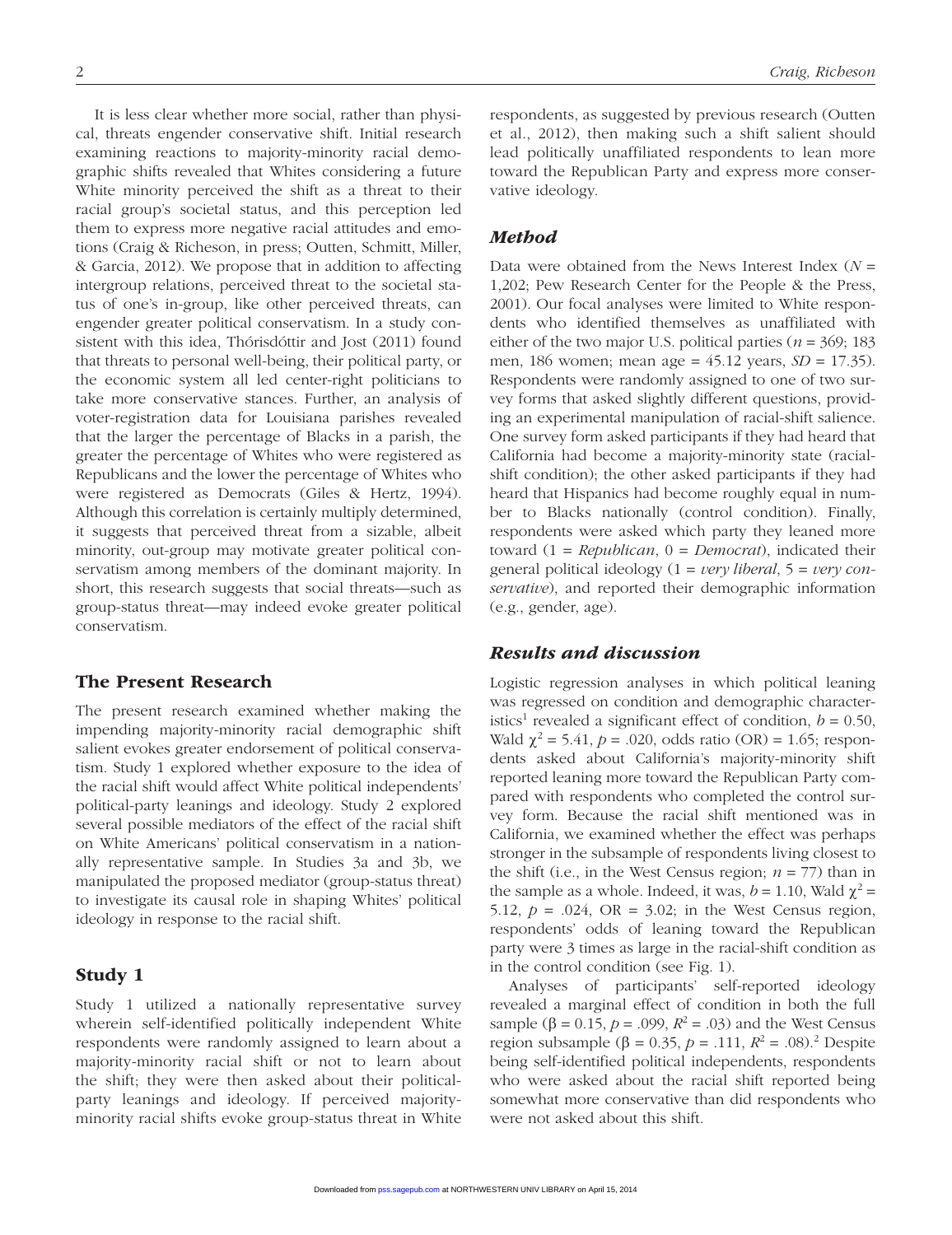

Fig. 1. Results from Study 1: percentage of respondents in the West Census region who leaned Democratic or leaned Republican as a function of condition. Percentages do not add up to 100 because some respondents did not answer the question or indicated that they did not know the answer.

These results are consistent with the hypothesis that salience of the majority-minority racial shift leads White Americans<sup>3</sup> to endorse conservative political ideology. Although these findings are consistent with our predictions, the Pew survey was not designed to answer the question motivating the present research, and, thus, the two versions of the survey differed systematically in ways that did not concern the majority-minority racial shift. Consequently, it was important to replicate the observed effects in a more controlled experiment. Given that the effect of condition on political-party leaning was particularly strong among respondents closest to the racial shift, however, we feel confident that the findings were due, at least in part, to the manipulation of salience of the racial shift.

#### Study 2

In addition to providing a direct test of the effect of the majority-minority racial shift on Whites' political ideology, Study 2 explored potential mediators of the effect. Drawing on recent work (Outten et al., 2012), we examined the potentially mediating role of group-status threat. Further, guided by literature on the antecedents of conservatism (e.g., Jost et al., 2003), we examined perceived system threat, system justification, and uncertainty about the future as potential mediators. We also sought to discern whether individuals' tendency to endorse conservative ideology in response to perceived majority-minority racial shifts is limited to race-related policies (e.g., immigration) that may be particularly relevant to such shifts, or, rather, whether support for policies not readily associated with race (e.g., military funding) is also affected.

In Study 2, participants read about the projected U.S. racial shift or a national shift in geographic mobility. They then completed measures assessing the potential mediators and reported their support for several policies. We predicted that participants primed with the racial shift would endorse conservative policy positions more than control participants and that this effect would be mediated by perceived group-status threat.

#### *Method*

Knowledge Networks collected the data (*N* = 620) from a nationally representative sample of Americans as part of the Time-Sharing Experiments for the Social Sciences program (TESS; National Science Foundation Grant 0818839; J. Freese and P. S. Visser, principal investigators). Because we were interested in potential threat responses from members of the current majority group, our focal analyses included only White respondents (*n* = 415; 203 men, 212 women; mean age = 48.48 years,  $SD = 16.97$ .

Participants first read an alleged press release (see Experimental Stimuli in the Supplemental Material available online). They were randomly assigned to read about projections that racial minorities will constitute a majority of the U.S. populace by 2042 (racial-shift condition) or about the growth in geographic mobility in the United States (control condition). Participants then completed the potential-mediator items assessing system threat (adapted from Jost et al., 2007), system justification (Kay & Jost, 2003), perceived uncertainty, and perceived threat to Whites' societal status (adapted from Outten et al., 2012).4 To assess *system threat*, we asked participants to indicate their agreement with the idea that the American way of life is threatened (all agreement scales in this study ranged from 1, *strongly agree*, to 7, *strongly disagree*) and their view of American society's trajectory (1 = *getting much worse every year*, 5 = *getting much better every year*); responses to these two items were standardized and averaged to create a system-threat index  $(\alpha = .78)$ . To assess *system justification*, we asked participants to rate their agreement with the idea that people usually get what they deserve in American society. To measure *perceived uncertainty*, we had participants rate how certain they felt American society's future was (1 = *extremely uncertain*, 6 = *extremely certain*). To assess *perceived group-status threat*, we asked participants to indicate their agreement with the idea that increases in racial minorities' status will reduce White Americans' status. Higher numbers indicate greater system threat, system justification, perceived uncertainty, and perceived group-status threat.

Participants were next asked about five political issues, three of which were directly related to race. The racerelated items asked participants to indicate the extent to which the required time to be eligible for U.S. citizenship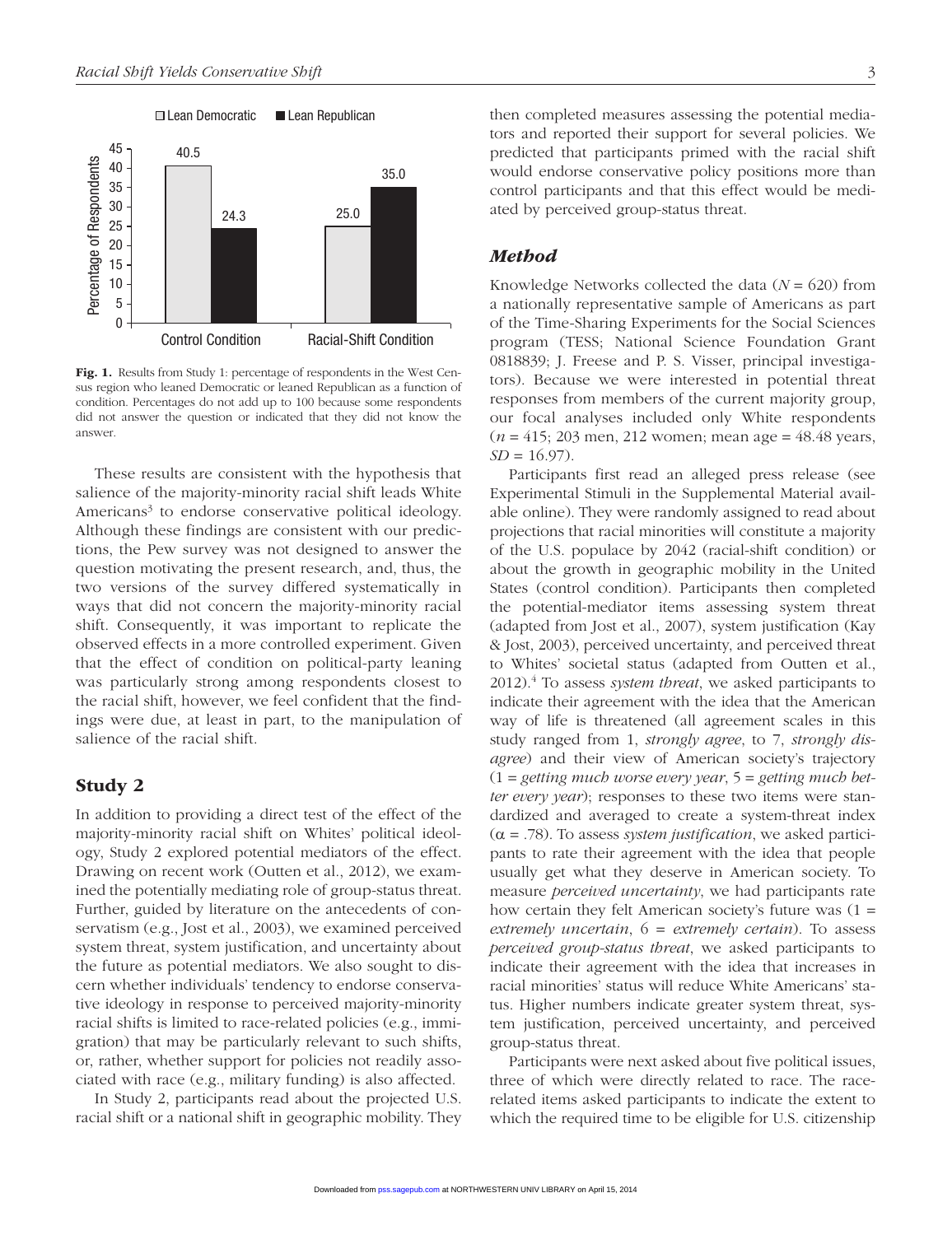| Measure                       | Control<br>condition | Racial-shift<br>condition |
|-------------------------------|----------------------|---------------------------|
| Overall policy attitudes      | $-0.12(0.04)$        | 0.12(0.04)                |
| Race-related policy attitudes | $-0.10(0.05)$        | 0.11(0.05)                |
| Race-neutral policy attitudes | $-0.14(0.06)$        | 0.13(0.06)                |

Table 1. Results for Political Attitudes in Study 2: Estimated Marginal Means by Condition

Note: All items were standardized prior to creating the policyattitude indices. Means are adjusted for participants' gender, age, and

education level. Standard errors are given in parentheses. The index of overall policy attitudes included all policy items.

should be increased or decreased, the extent to which foreign immigration to the United States should be increased or decreased, and their degree of support for affirmative action. The two non-race-related items asked participants to indicate the extent to which funding of the U.S. Department of Defense should be increased or decreased and their degree of support for health-care reform. The response scales for policy-change items ranged from 1, *increased a lot*, to 5, *decreased a lot*. The response scales for policy-support items ranged from 1, *strongly support*, to 7, *strongly oppose*. Because the scale ranges differed across items, responses were standardized. We created separate indices of overall conservativepolicy endorsement (all five items;  $\alpha = .62$ ), race-related conservative-policy endorsement (three items;  $\alpha = .55$ ), and race-neutral conservative-policy endorsement (two items;  $\alpha = .56$ ). Higher scores indicate greater endorsement of conservative policy positions.

# *Results and discussion*

An analysis of covariance (ANCOVA) predicting overall policy attitudes from experimental condition, controlling for participants' demographics, revealed that participants who read about the racial shift expressed more conservative policy support compared with control participants, *F*(1, 392) = 14.73, *p* < .001,  $\eta_p^2$  = .04.<sup>5</sup> To test whether this effect was more pronounced for issues directly related to race than for race-neutral issues, we conducted a 2 (political issue: race related, race neutral) × 2 (condition: control, racial shift) mixed-design ANCOVA, controlling for participants' demographics. Only a main effect of condition emerged,  $F(1, 392) = 15.11$ ,  $p < .001$ ,  $\eta_p^2 = .04$  (see Table 1); compared with control participants, participants in the racial-shift condition expressed more support for conservative positions on both race-related issues, *F*(1, 392) = 8.71,  $p = .003$ ,  $\eta_p^2 = .02$ , and race-neutral issues,  $F(1, 392) = 10.88$ ,  $p = .001$ ,  $\eta_p^2 = .03$ .<sup>6</sup>

We next examined whether the potential mediators varied with experimental condition, controlling for participants' demographics. The only potential mediator that differed significantly by experimental condition was perceived group-status threat, *F*(1, 387) = 11.35, *p* < .001,  $η<sub>p</sub><sup>2</sup>$ = .03. As predicted, participants in the racial-shift condition expressed more perceived group-status threat  $(M<sub>adjusted</sub> = 5.23, SE = 0.10)$  than did participants in the control condition  $(M_{\text{adjusted}} = 4.77, SE = 0.10)$ . Furthermore, we analyzed whether perceived group-status threat mediated the effects of experimental condition on policy endorsement. We calculated the indirect effect (Hayes, 2013) of experimental condition on the policy indices through group-status threat, controlling for demographic covariates (with 5,000 bootstrap samples). As shown in Table 2, results were consistent with our hypothesis: Group-status threat mediated the effects of condition on policy support (i.e., bias-corrected confidence intervals do not include 0).

Overall, in a nationally representative sample of White Americans, making the U.S. racial shift salient led to greater endorsement of conservative policies, compared with making a nonracial societal shift salient.<sup>7</sup> Furthermore, these effects were mediated by participants' concerns about the loss of Whites' societal status. The conservative shift emerged for both race-related and more race-neutral policies. Hence, these results offer compelling evidence that making a majority-minority racial shift salient can lead Whites to perceive that their racial group's status is threatened and, in turn, to express greater political conservatism.

# Study 3

Although the results of Study 2 are compelling, we measured rather than manipulated the proposed mediator group-status threat. Further, because of constraints associated with a nationally representative survey, we were limited in the number of items we could include to assess potential mediators. Thus, in Study 3, we tested the mediating role of group-status threat directly. Participants read an article about the U.S. racial shift (as in Study 2), a control article, or a third article designed to allay concerns about group status. Specifically, this third article contained the same information as the article about the U.S. racial shift, but also indicated that status relations among racial groups are likely to remain unchanged. Further, to assess participants' ideological shift more precisely, we measured political ideology before and after the manipulation. We predicted that participants for whom the racial shift was made salient, without any alleviation of group-status concerns, would endorse conservative policies more and express a greater conservative shift in their ideology than participants who read the same article but whose concerns about Whites' future status were allayed or participants who did not read about the racial shift at all.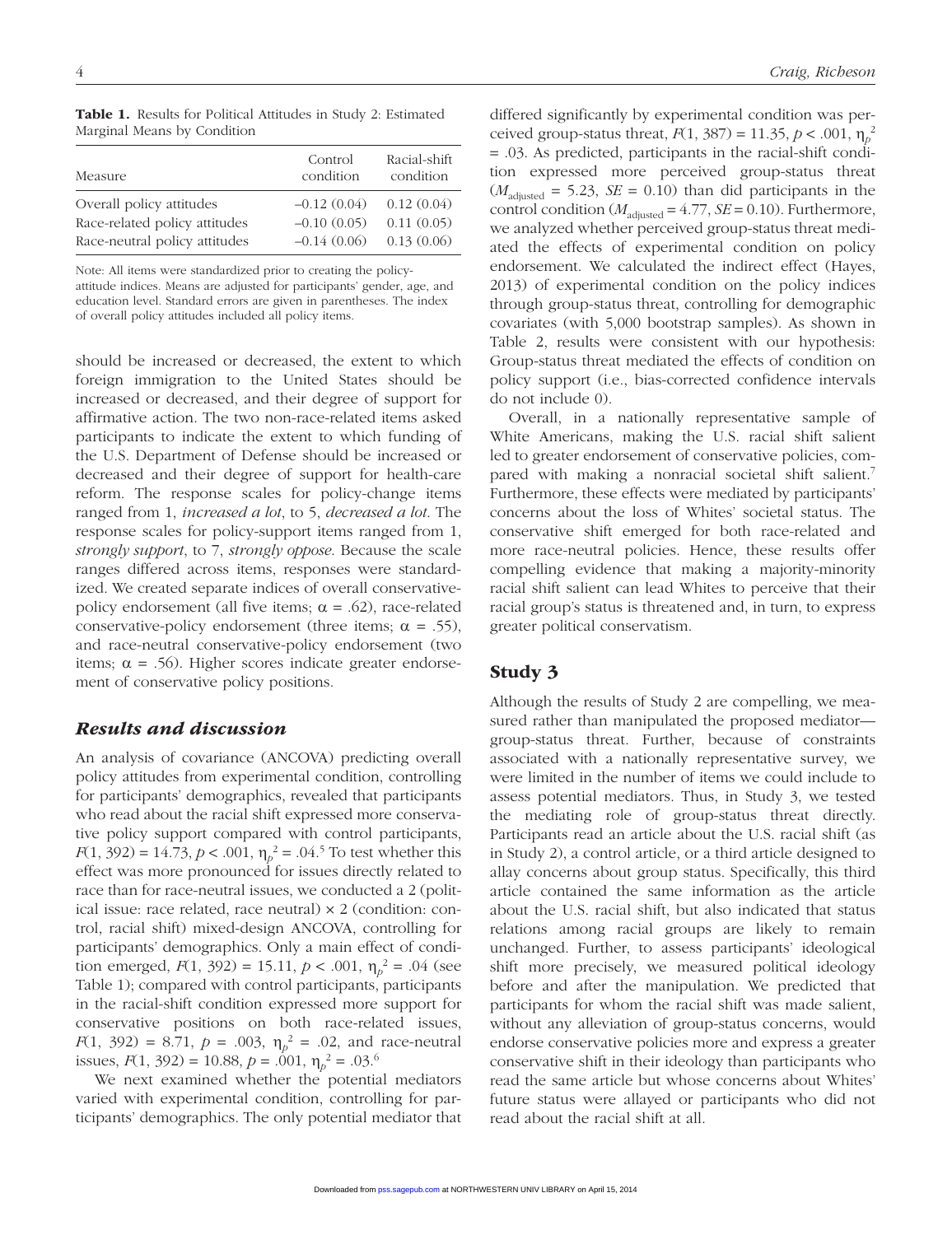| Coefficient                   | Overall policy attitudes | Race-related policy attitudes | Race-neutral policy attitudes |
|-------------------------------|--------------------------|-------------------------------|-------------------------------|
| $\mathfrak{a}$                | $0.366**$ $(0.111)$      | $0.366**$ $(0.111)$           | $0.366**$ $(0.111)$           |
| $\boldsymbol{b}$              | $0.085***(0.019)$        | $0.109***$ $(0.022)$          | $0.050*(0.024)$               |
| $\mathcal{C}$                 | $0.132*(0.052)$          | $0.120*(0.061)$               | $0.148*(0.065)$               |
|                               | $0.101*(0.051)$          | 0.080(0.060)                  | $0.129*(0.065)$               |
| 95% CI of the indirect effect | [0.011, 0.061]           | [0.016, 0.076]                | [0.002, 0.048]                |

Table 2. Mediation Results From Study 2: Path Coefficients and Bias-Corrected Confidence Intervals (CIs)

Note: Experimental condition was coded as 1 (racial-shift condition) or 0 (control condition). All models included participants' gender, age, and education level as covariates. Path coefficients are as follows: *a* denotes the effect of experimental condition on perceived group-status threat; *b* denotes the effect of perceived group-status threat on the dependent variable; *c*′ denotes the direct effect of experimental condition on the dependent variable; and *c* denotes the total effect of experimental condition on the dependent variable. Standard errors are in parentheses.  $* p < .05.$  \*\* $p < .01.$  \*\* $p < .001.$ 

### *Method*

Separate samples of White U.S. citizens were recruited from Amazon Mechanical Turk and compensated \$0.40 (Study 3a: *n* = 180; 160 men, 20 women; mean age = 33.13 years, *SD* = 11.53; Study 3b: *n* = 198; 167 men, 31 women; mean age = 34.51 years, *SD* = 13.30).

After providing informed consent, participants reported their demographic characteristics, including their political ideology. This baseline ideology measure included two items; participants indicated the degree to which they endorsed "aspects of conservative political ideology" and "aspects of liberal political ideology" (1 = *strongly disagree*, 7 = *strongly agree*). Because these items were highly correlated (Study 3a: *r* = –.80; Study 3b: *r* = –.75), we reverse-scored the liberalism item and averaged scores for the two items to create an index of relative preference for conservative (vs. liberal) ideology.

Participants were then randomly assigned to read an article about the growing geographic mobility of the United States (control condition), an article about the projected majority-minority shift in the United States (status-threat condition), or the latter article with an extra paragraph designed to reduce status threat (assuaged-threat condition; see Experimental Stimuli in the Supplemental Material). Thus, the article in the assuaged-threat condition included the same information about the impending racial demographic shift as the article in the status-threat condition, but also indicated that "despite the shift in the demographic make-up, the relative societal status of different racial groups is likely to remain steady" and "White Americans are expected to continue to have higher average incomes and wealth compared to members of other racial groups." Following the manipulation, participants were asked questions that checked their comprehension of the article and, as a manipulation check, reported their level of perceived group-status threat (as described in Study 2).

Participants then indicated their policy preferences. In Study 3a, we used the same five items as in Study 2, adding one race-related item (support for establishing English as the official U.S. language) and two raceneutral items (support for same-sex marriage and building more prisons). Thus, four policies were directly related to race, and four were not. The response scales for policy-support items ranged from 1, *strongly opposed*, to 7, *strongly in favor*. The response scales for policy-change items ranged from 1, *increased a lot*, to 5, *decreased a lot*. Study 3b included seven relatively race-neutral policies (and no race-related items): the four race-neutral items from Study 3a and three new items. The new items concerned support for strong unions and drilling in the Arctic National Wildlife Refuge (scales from 1, *strongly opposed*, to 7, *strongly in favor*) and whether the minimum wage should be increased or decreased (scale from 1, *increased a lot*, to 6, *get rid of the minimum wage completely*). In both studies, responses were standardized and averaged to create composites. For Study 3a, we computed separate indices of overall conservative-policy endorsement (eight items;  $\alpha$  = .84), race-related conservative-policy endorsement (four items;  $\alpha = .80$ ), and race-neutral conservative-policy endorsement (four items;  $\alpha = .75$ ). For Study 3b, we created one index of race-neutral conservative-policy endorsement (seven items;  $\alpha = .82$ ). Higher scores indicate greater conservative-policy endorsement. In addition, all participants rated their ideology "in general" (1 = *extremely liberal*, 7 = *extremely conservative*).

#### *Results*

*Manipulation check.* Analyses of variance confirmed that participants in the status-threat condition expressed greater perceived group-status threat than did participants in the assuaged-threat or control conditions— Study 3a:  $F(2, 166) = 7.23$ ,  $p < .001$ ,  $\eta_p^2 = .08$ ; Study 3b: *F*(2, 184) = 4.03, *p* = .019,  $\eta_p^2$  = .04. Perceived groupstatus threat did not differ between the control and assuaged-threat conditions, *p*s > .487.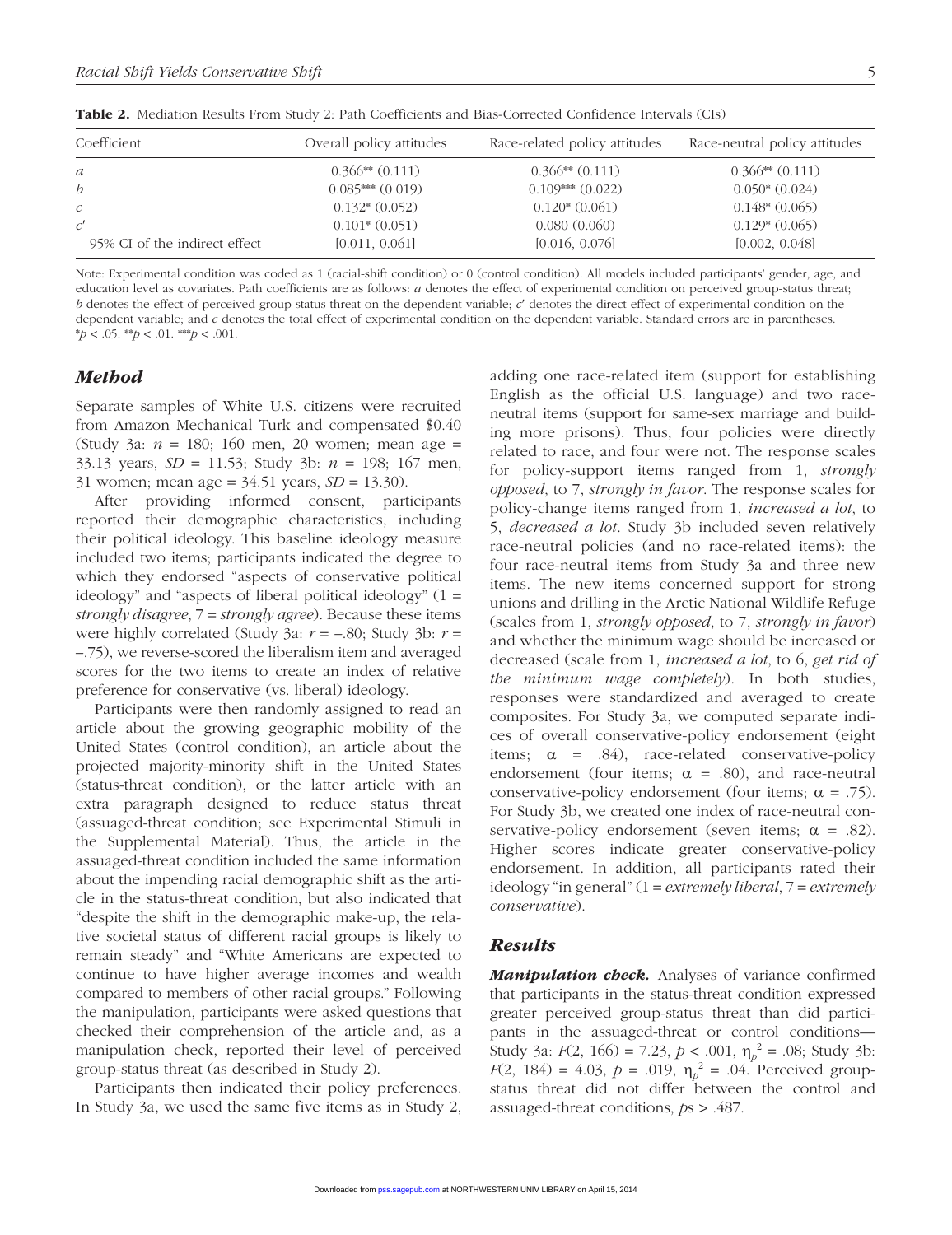| Study and measure             | Control condition | Assuaged-threat condition | Status-threat condition |
|-------------------------------|-------------------|---------------------------|-------------------------|
| Study 3a                      |                   |                           |                         |
| Overall policy attitudes      | $-0.09(0.07)$     | $-0.08(0.06)$             | 0.15(0.06)              |
| Race-related policy attitudes | $-0.13(0.09)$     | $-0.10(0.08)$             | 0.23(0.08)              |
| Race-neutral policy attitudes | $-0.04(0.07)$     | $-0.06(0.07)$             | 0.08(0.07)              |
| Political ideology            | 3.16(0.11)        | 3.06(0.10)                | 3.47(0.10)              |
| Study 3b                      |                   |                           |                         |
| Race-neutral policy attitudes | $-0.03(0.05)$     | $-0.09(0.05)$             | 0.10(0.05)              |
| Political ideology            | 3.41(0.09)        | 3.31(0.09)                | 3.72(0.09)              |

Table 3. Results for Political Attitudes and Ideology in Study 3: Estimated Marginal Means by Condition

Note: All items were standardized prior to creating the policy-attitude indices. Means are adjusted for participants' gender, age, education level, and baseline political ideology. Standard errors are given in parentheses. The index of overall policy attitudes included all policy items.

*Analysis strategy.* Unless otherwise noted, reported analyses for Studies 3a and 3b are ANCOVAs with experimental condition as the independent variable and demographic characteristics and baseline political ideology as covariates.8

*Study 3a.* Two participants who answered one of the article-comprehension items incorrectly (i.e., who incorrectly identified Whites as the group with the fastest increase) and 8 participants who responded incorrectly to an attention-check item were excluded from analyses. The final sample included 170 participants (62 in the status-threat condition, 59 in the assuaged-threat condition, and 49 in the control condition). Including participants who failed the attention check did not change the direction or significance of the findings.

Results revealed a main effect of experimental condition on overall policy attitudes,  $F(2, 161) = 4.92$ ,  $p =$ .008,  $\eta_p^2 = .06$ . As shown in Table 3, participants in the status-threat condition supported conservative positions more than did participants in the control condition, *F*(1, 161) = 6.94,  $p = .009$ ,  $\eta_p^2 = .04$ . In addition, participants in the status-threat condition reported more support for conservative policy positions than did participants in the assuaged-threat condition,  $F(1, 161) = 7.63$ ,  $p = .006$ ,  $\eta_p^2$  = .05. Conservative-policy endorsement did not differ between the control and assuaged-threat conditions,  $F(1, 161) < 1, p = .969$ . We next analyzed policy endorsement in a 2 (political issue: race related, race neutral) × 3 (condition: status threat, assuaged threat, control) mixed-design ANCOVA. Consistent with Study 2, results revealed only a main effect of experimental condition, *F*(2, 161) = 5.08, *p* = .007,  $\eta_p^2$  = .06, signifying that endorsement of race-related policies and endorsement of race-neutral policies were similarly affected by the manipulation (see Table 3). Across policy types, in other words, participants in the status-threat condition endorsed conservative positions more than did participants in both the control condition,  $F(1, 161) = 7.12$ ,

 $p = .008$ ,  $\eta_p^2 = .04$ , and the assuaged-threat condition, *F*(1, 161) = 7.91, *p* = .006,  $\eta_p^2$  = .05. Participants in the control and assuaged-threat conditions did not differ, *F*(1, 161) < 1, *p* = .979.

As predicted, self-reported political ideology differed by condition,  $F(2, 160) = 4.44$ ,  $p = .013$ ,  $\eta_p^2 = .05$  (see Table 3); participants in the status-threat condition identified more with conservatism compared with participants in the control condition,  $F(1, 160) = 4.26$ ,  $p = .041$ ,  $\eta_p^2 =$ .03, and participants in the assuaged-threat condition, *F*(1, 160) = 8.33, *p* = .004,  $\eta_p^2$  = .05. Participants in the control and assuaged-threat conditions did not differ,  $F(1, 160) < 1, p = .511.$ 

*Study 3b.* Three participants who answered one of the comprehension-check items incorrectly, 1 extreme outlier (Tukey, 1977) on the manipulation-check item, and 6 participants who took longer than 30 min to complete the study were excluded from analyses. The final sample included 188 participants (60 in the status-threat condition, 62 in the assuaged-threat condition, and 66 in the control condition). Including outliers did not change the direction or significance of the findings.

As predicted, experimental condition influenced participants' policy endorsement (see Table 3), *F*(2, 180) = 3.85,  $p = .023$ ,  $\eta_p^2 = .04$ . Participants in the status-threat condition were somewhat more likely to endorse the conservative positions than were participants in the control condition,  $F(1, 180) = 3.41$ ,  $p = .066$ ,  $\eta_p^2 = .02$ , and significantly more likely to endorse those positions than were participants in the assuaged-threat condition, *F*(1, 180) = 7.40,  $p = .007$ ,  $\eta_p^2 = .04$ . Policy endorsement did not differ between the control and assuaged-threat conditions,  $F(1, 180) < 1, p = .360$ .<sup>9</sup>

Analyses of political ideology also revealed an effect of experimental condition (see Table 3),  $F(2, 180) = 6.01$ ,  $p = .003$ ,  $\eta_p^2 = .06$ ; participants in the status-threat condition identified more with conservatism compared with participants in both the control condition,  $F(1, 180) = 6.57$ ,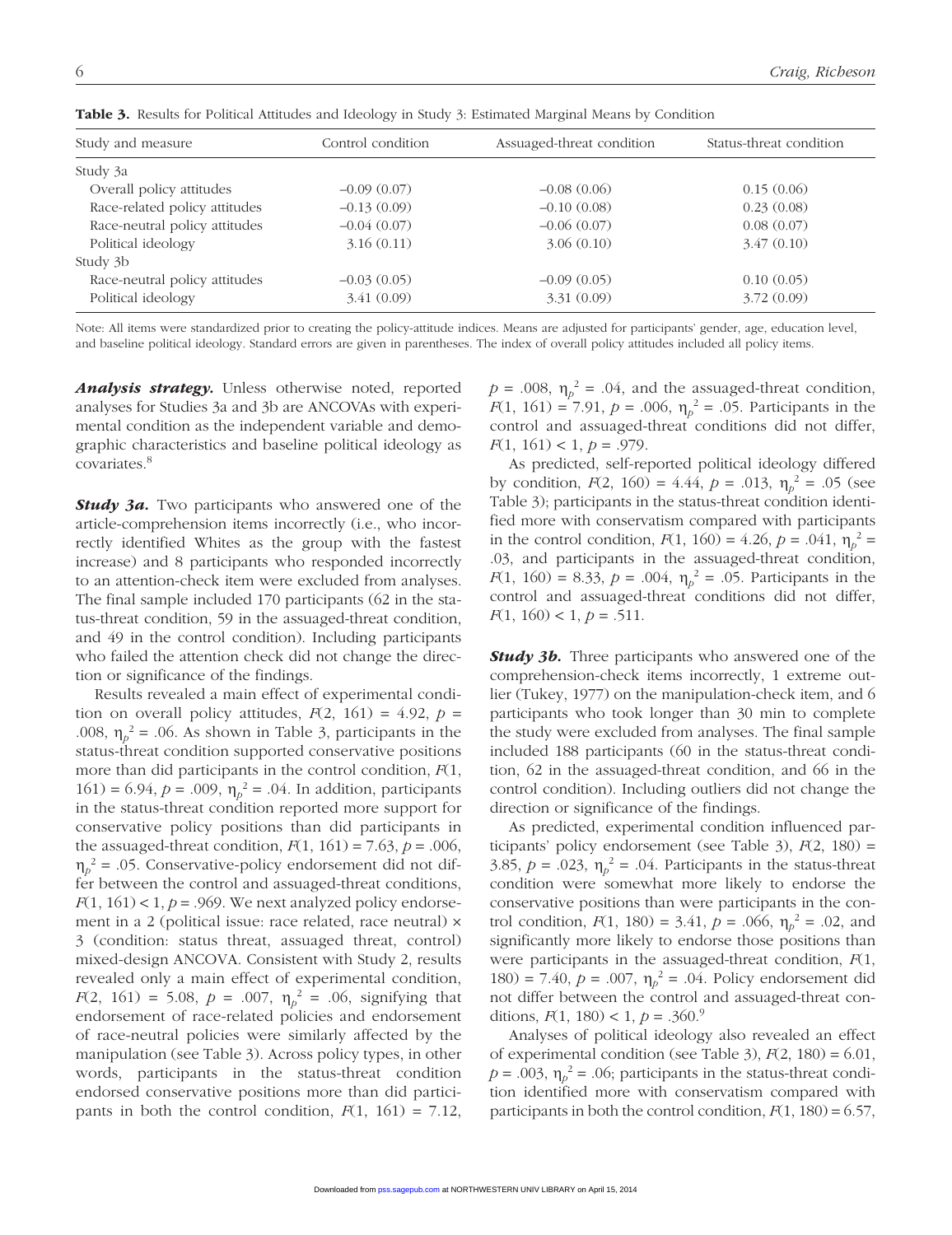$p = .011$ ,  $\eta_p^2 = .04$ , and the assuaged-threat condition, *F*(1, 180) = 10.93, *p* = .001,  $\eta_p^2$  = .06. Participants in the control and assuaged-threat conditions did not differ in reported political ideology,  $F(1, 180) < 1$ ,  $p = .426$ .

#### *Discussion*

These experiments provide striking evidence that perceived group-status threat, triggered by exposure to the majority-minority shift, increases Whites' endorsement of conservative political ideology and policy positions. In both experiments, the addition of a simple paragraph stating that Whites are likely to remain at the top of the future racial hierarchy in a majority-minority America eliminated the conservative shift otherwise observed after exposure to the racial-shift information. Overall, these experiments reveal the broad potential impact of perceived group-status threat stemming from exposure to information about the diversifying nation.

# General Discussion

The present research is the first (to our knowledge) to examine whether making projected changes in racial demographics salient evokes conservative shift. Study 1 capitalized on an experimental component of a general population survey, revealing that making the majorityminority shift in California salient led politically unaffiliated White Americans to lean more toward the Republican (vs. Democratic) Party, compared with respondents for whom this racial shift was not salient. Studies 2 and 3 revealed that making the changing national racial demographics salient led White Americans (regardless of political-party affiliation) to endorse both race-related and relatively race-neutral conservative policy positions more strongly. Moreover, Studies 2 and 3 offer correlational and experimental evidence, respectively, for the mediating role of group-status threat in shaping the effect of the racial demographic shift on endorsement of conservative ideology.

This research is consistent with the growing body of work on political conservatism and contributes to that literature by showing the effects of threats that are often not considered: threats that are not physical threats to life and limb but, rather, more abstract concerns over the potential future loss of majority status. Prior research provides compelling evidence that sensitivity to physical threats can facilitate the endorsement of political conservatism (e.g., Kanai, Feilden, Firth, & Rees, 2011; Oxley et al., 2008), as can life-threatening events (e.g., Bonanno & Jost, 2006; Nail & McGregor, 2009; Ullrich & Cohrs, 2007). The present results prompt intriguing questions regarding the boundary conditions surrounding when potential social threats may evoke conservative shift. Our results suggest that even threats not expected to be manifest for three decades can motivate political conservatism.

Although the present results offer support for the motivated-cognition perspective on conservatism (Jost et al., 2003), it is notable that the observed conservative shift was fairly broad in scope. That is, participants primed with the changing racial demographics endorsed conservative positions on both race-related and race-neutral policies. This generalized conservative shift has been found previously; for example, Nail et al. (2009) found that mortality salience induced greater endorsement of conservative perspectives regarding gay-partner benefits. Indeed, previous research has found that multiple types of threat (e.g., system threat, threats against personal well-being) evoke conservative shift on a range of political issues, including those unrelated to the threat (see Jost, Fitzsimons, & Kay, 2004; Nail et al., 2009; Thórisdóttir & Jost, 2011).

Nevertheless, some previous research also suggests that political attitudes most related to a given threat are affected more strongly than other attitudes. For example, Nail and McGregor (2009) examined political attitudes of Americans both prior to and following the September 11th terrorist attacks and found the largest increase in support for conservative policies related to the attacks (e.g., increased military spending); support for conservative policies increased less for less relevant issues (e.g., socialized medicine). Thus, it is possible that certain kinds of threats engender quite targeted conservative shifts, whereas others yield more generalized conservative shifts. This possibility is, of course, purely speculative at the moment and beyond the scope of the current data. Nevertheless, the present results offer compelling evidence that making the shifting U.S. racial demographics salient leads Whites to perceive greater threat to their racial group's status, which motivates them to increase their support of a variety of conservative policy positions.

Research regarding how racial shifts affect members of different racial minority groups is an essential, yet still missing, piece of the picture. As of the 2010 Census, Latinos outnumber Black Americans in the majority of U.S. metropolitan areas ("Census," 2011). The present work suggests that making this shift salient for Black Americans may result in group-status threat and shifts in endorsement of conservative ideology similar to those found among White respondents in the present work. Future research is needed to investigate this intriguing possibility and examine how local and national racial demographic changes affect the political ideology and participation of racial-minority individuals.

One implication of the present work is that Whites may be increasingly likely and motivated to support conservative candidates and policies, in response to the changing racial demographics. These results suggest that presumptions of the decline of the Republican Party due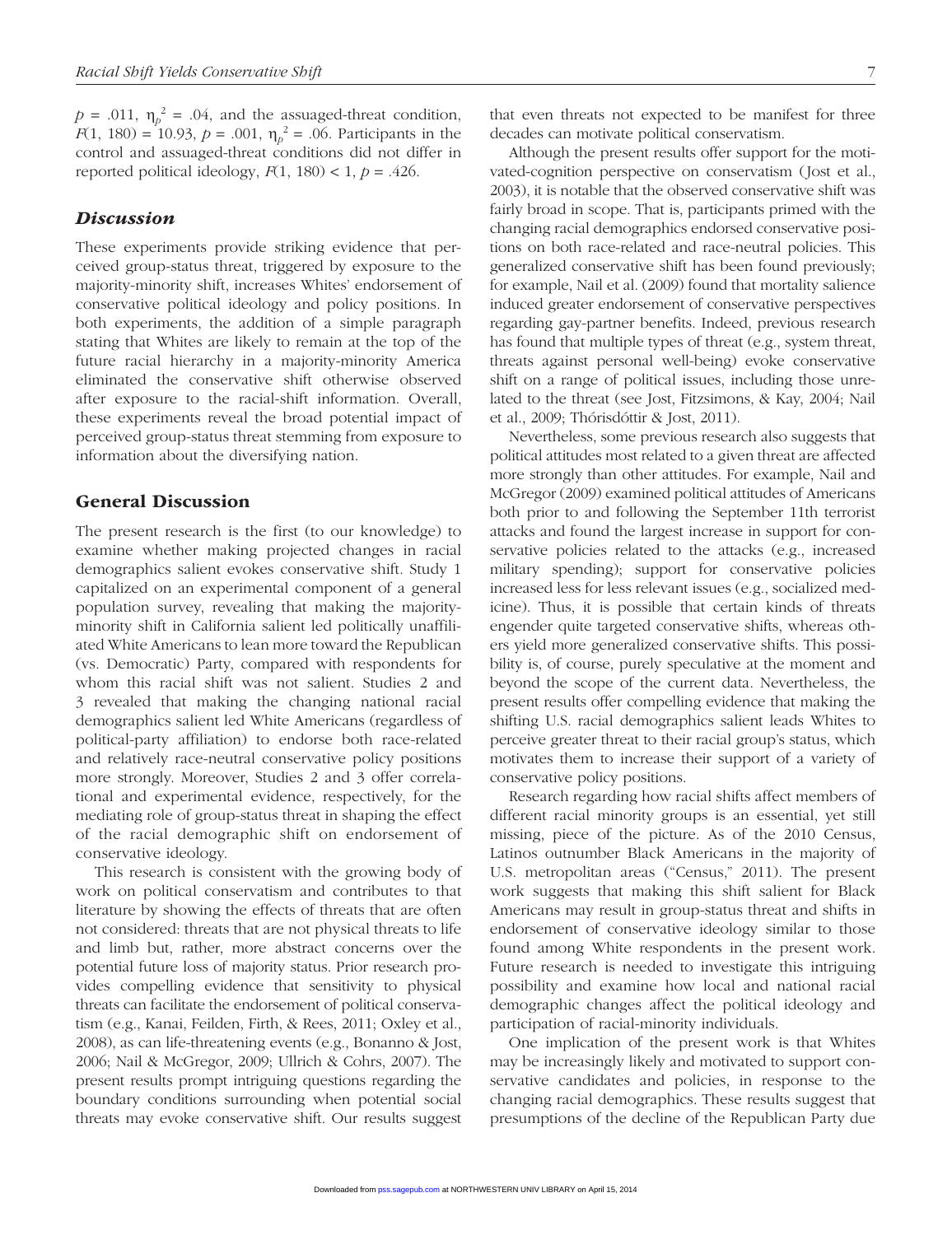to the very same changing racial demographics (e.g., Heavey, 2012; Shear, 2012; Wickham, 2012) may be premature. Future research is needed to examine the extent to which Whites' status concerns, triggered by the changing racial demographics, may influence their political affiliations. Nevertheless, should White Americans (on average) respond to the changing demographics by becoming more politically conservative, the U.S. political landscape is likely to become increasingly racially polarized.

#### Author Contributions

M. A. Craig and J. A. Richeson developed the study concept. Both authors contributed to the study design. Data collection, data analysis, and interpretation were performed by M. A. Craig, under the supervision of J. A. Richeson. M. A. Craig drafted the manuscript, and J. A. Richeson provided critical revisions. Both authors approved the final version of the manuscript for submission.

#### Acknowledgments

We would like to thank the anonymous reviewers of this manuscript and anonymous reviewers of the TESS (Time-Sharing Experiments for the Social Sciences) grant application for their very helpful comments.

#### Declaration of Conflicting Interests

The authors declared that they had no conflicts of interest with respect to their authorship or the publication of this article.

#### Funding

The authors acknowledge a National Science Foundation Graduate Fellowship and an American Bar Foundation Law and Social Science Fellowship awarded to M. A. Craig and a MacArthur Foundation Fellowship awarded to J. A. Richeson.

#### Supplemental Material

Additional supporting information may be found at http://pss .sagepub.com/content/by/supplemental-data

#### Open Practices

The data from Study 1 can be found at http://www.peoplepress.org/2001/04/26/april-2001-news-interest-index/; information about the questionnaire manipulation in this study can be found at http://www.people-press.org/files/ legacy-questionnaires/13.pdf. The data for Study 2 have been made publicly available at http://www.tessexperiments.org/ previousstudies.html; the articles that participants in Studies 2 and 3 read have been made publicly available via Open Science Framework and can be accessed at https://osf.io/dzv6r/osffiles/ PS14\_Craig\_Richeson\_manipulations.pdf/. The complete Open Practices Disclosure for this article can be found at http://pss .sagepub.com/content/by/supplemental-data.

#### **Notes**

1. Analyses in all studies controlled for participants' age, gender, and education level. Subpopulation weights (Graubard & Korn, 1996) for the focal analyses in Studies 1 and 2 were created by assigning a low weight value (0.001) to respondents not in the subpopulation of interest (i.e., White nonpartisan respondents and White respondents, respectively).

2. Supplementary analyses of data from the full White subsample (including Democrats and Republicans) did not reveal an interactive effect of condition and participant's political party on expressed political ideology, *p* = .995. However, the interaction of condition and region (West region, other regions) had a marginally significant effect on expressed political ideology, *b* = 0.351,  $p = 0.054$ . Whites in the West region expressed somewhat more conservative ideology in the racial-shift condition than in the control condition,  $b = 0.298$ ,  $p = .064$ ; Whites in other regions showed no condition effect,  $b = -0.053$ ,  $p = 0.542$ .

3. Supplementary analyses examined the effects of the racial shift on Blacks and Latinos. Among Black participants, those who were asked about the majority-minority shift identified themselves as more liberal than did those who were in the control condition,  $b = -0.313$ ,  $p = .046$ ; no effect was observed for Latino participants (*p* > .281).

4. Analyses examining the effects of racial-shift salience on the mediator variables and an unrelated dependent variable are reported in Craig and Richeson (in press).

5. Degrees of freedom are lower than expected and also varied because of missing data.

6. Separate analyses revealed that the experimental manipulation significantly affected responses to each policy item (*p*s < .025) except the item regarding the required time to be eligible for U.S. citizenship  $(p = .239)$ .

7. Supplementary analyses also examined the effects of racial-shift salience on Blacks and Latinos. The experimental manipulation had no effects on any dependent measures among Black participants; however, Latinos in the racial-shift condition perceived less system threat ( $p < .001$ ,  $\eta_p^2 = .16$ ), expressed more support for allowing more immigrants  $(p = .043, \eta_p^2 = .05)$ , and, intriguingly, expressed more support for defense spending  $(p < .001, )$  $\eta_p^2 = .14$ ), compared with Latinos in the control condition.

8. We conducted exploratory analyses to examine whether baseline political ideology moderated the effects of experimental condition on postmanipulation political ideology and policy support. Results for political ideology revealed no evidence of such moderation in either study (*p*s > .397). Similarly, baseline political ideology did not moderate the effect of condition on participants' expressed policy positions in Study 3b (*p* = .117). In Study 3a, however, baseline political ideology and experimental condition had a significant interactive effect on policy endorsement ( $p = .004$ ,  $\eta_p^2 = .07$ ); the conservative shift was observed among more liberal participants (*p* < .001,  $\eta_p^2$  = .11), but not among more conservative participants (*p* = .438). Together, these analyses largely suggest that liberals and conservatives responded similarly to the threat.

9. Excluding the prison item from analyses did not alter findings in Study 3a, but reduced the effect of condition on policy endorsement in Study 3b ( $p = .089$ ).